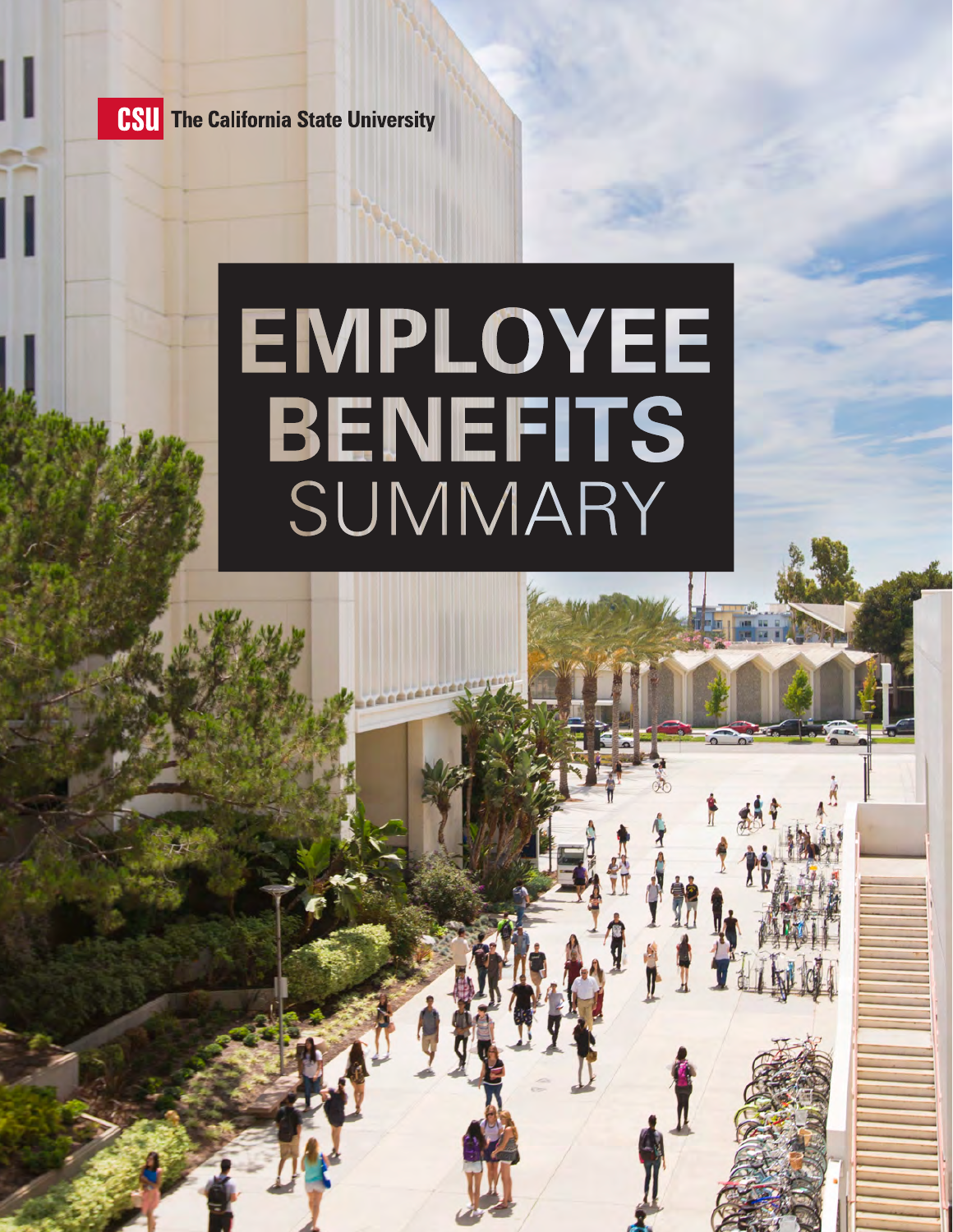## **THE BENEFITS OF WORKING**  AT THE CALIFORNIA STATE UNIVERSITY

This summary provides an overview of systemwide benefits to eligible employees.

The CSU is committed to offering benefit plans that provide employees options from which to choose their appropriate level of coverage and to help manage their wellness as well as retirement needs, if applicable. Unless otherwise stated, eligible employees may enroll in employer-paid and voluntary benefits.

#### **ELIGIBILITY**

To qualify for most benefits, you must have employment exceeding six months and one day, with a time base of at least .50. Academic-year lecturers and coaches are eligible for benefits if appointed for a minimum of one semester or two consecutive quarters with a time base of .40 or greater. Employees who do not meet eligibility requirements listed above may qualify for health care under the Affordable Care Act (ACA). If you do not meet any of the eligibility criteria mentioned, you may still be eligible to enroll in many of the voluntary plans.

Dependents of an eligible employee include:

- Spouse (unless legally separated or divorced);
- Domestic partner (registered through the secretary of state process); and
- Dependent children from birth to the end of the month in which the child turns 26.

A dependent child includes a step, natural, adopted or domestic partner's; a child certified disabled before age 26; or a child living with the employee in a parent-child relationship and is economically dependent upon the employee. For a list of required supporting documentation, please contact your benefits office.

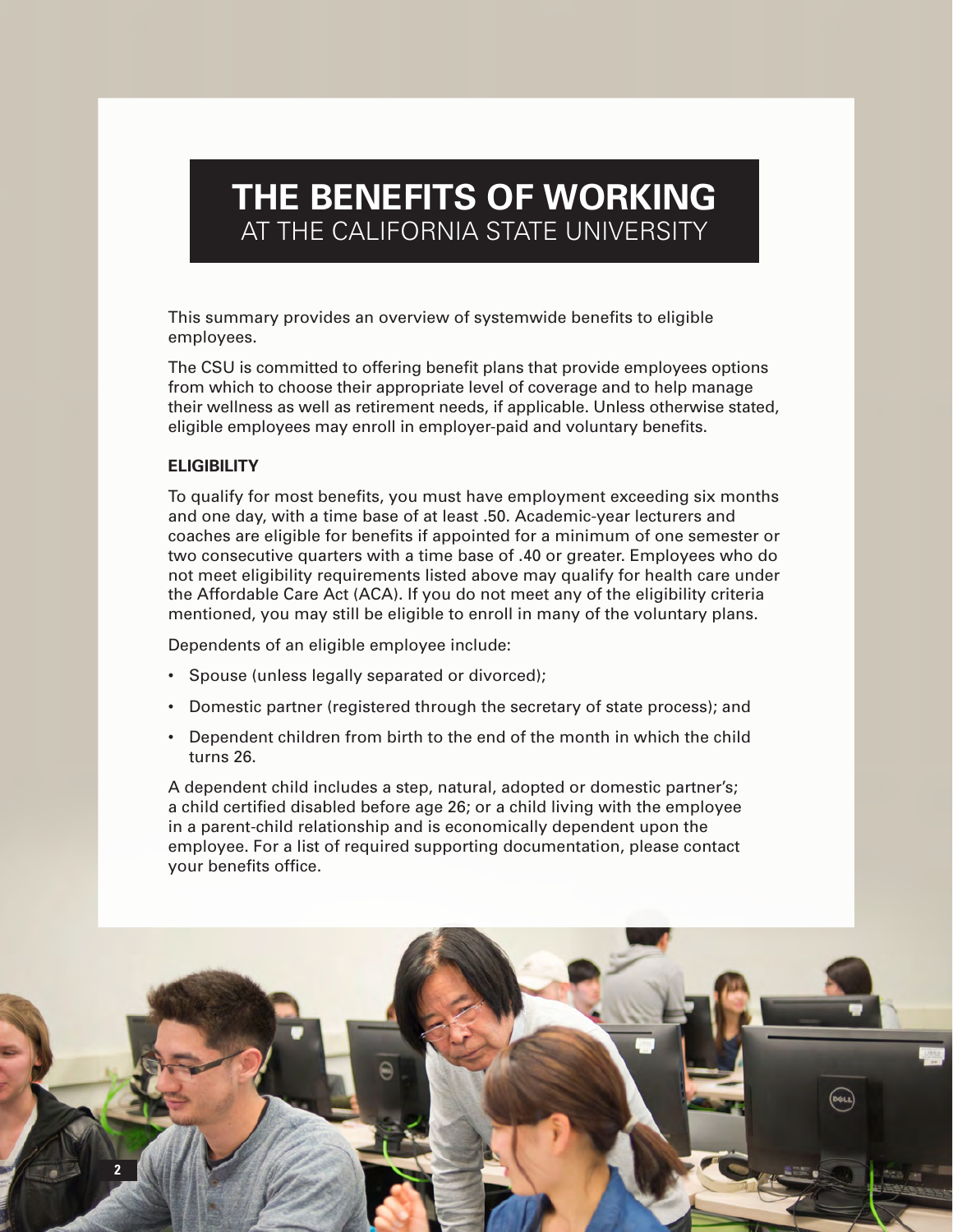#### **HEALTH CARE BENEFITS**

Eligible employees have group medical, dental and vision plans from which to choose coverage. They may cover themselves, their eligible spouse or registered domestic partner and eligible dependent children (up to age 26). For medical and dental employees should enroll within 60 days of employment, within 60 days of a qualifying change in status event (such as marriage or birth of a baby) or during any annual open enrollment period.

- **MEDICAL BENEFITS** The CSU provides a choice of various medical insurance plans. CSU contracts with California Public Employees' Retirement System (CalPERS) for all of our medical plan options. The cost of the medical plan premiums are shared between the CSU and the employee. If you elect a medical plan, you are automatically enrolled in the Tax Advantage Premium Plan (TAPP) unless you opt out. This provides for payment of the required medical plan premiums on a pretax basis.
- **DENTAL BENEFITS** The CSU provides two dental plans through Delta Dental—a PPO and a DHMO prepaid plan. The prepaid plan requires you to select a dentist from an approved list by Delta Dental. The CSU currently pays the full cost of the plan's monthly premium.
- **VISION BENEFITS** The CSU provides a vision care plan through VSP. The CSU currently pays the full monthly cost of the basic coverage for eligible employees and their dependents. Enrollment is automatic and begins on the first day of the month following your date of hire. Employees can purchase additional coverage under the premier plan, which is an enhancement to the basic vision plan.
- **FLEXCASH** Employees can receive \$128 FlexCash per month if they waive CSU medical coverage and/or \$12 FlexCash per month if they waive CSU dental coverage and are enrolled in other non-CSU group coverage. This payment is taxed as additional income. Proof of enrollment is required.

#### **FLEXIBLE BENEFIT PLANS**

Flexible benefit plans help employees save money by allowing them to pay for certain eligible expenses with pretax dollars. The tax savings help offset the impact of these expenses on disposable income.

For Health Care and Dependent Care Reimbursement Accounts employees may enroll within 60 days of employment, within 60 days of experiencing a qualifying change in status or during any annual open enrollment period.

- **HEALTH CARE REIMBURSEMENT ACCOUNT (HCRA) PLAN** With a Health Care Reimbursement Account, employees can set aside a portion of their pay, on a pretax basis, to reimburse themselves for eligible health care expenses. Each year, they may contribute up to the specified maximum allowed by the IRS and the plan through payroll deduction. Neither contributions nor reimbursements are taxed. A debit card is available, which allows an employee to use the card to pay for eligible health care expenses, eliminating out-of-pocket costs. Re-enrollment is required annually.
- **DEPENDENT CARE REIMBURSEMENT ACCOUNT (DCRA) PLAN** With a Dependent Care Reimbursement Account, employees can set aside a portion of their pay, on a pretax basis, to reimburse themselves for eligible dependent care expenses. Each year, they may contribute up to the specified maximum allowed by the IRS and the plan through payroll deduction. Neither contributions nor reimbursements are taxed. Please note: The maximum is reduced if you are married and filing a separate tax return. Re-enrollment is required annually.

## • **PRETAX PARKING DEDUCTION PLAN** Employees may pay for parking in a

CSU-qualified parking facility with pretax dollars. Premiums are automatically deducted from their paycheck, unless they opt out of the plan. They may change their election to participate at any time.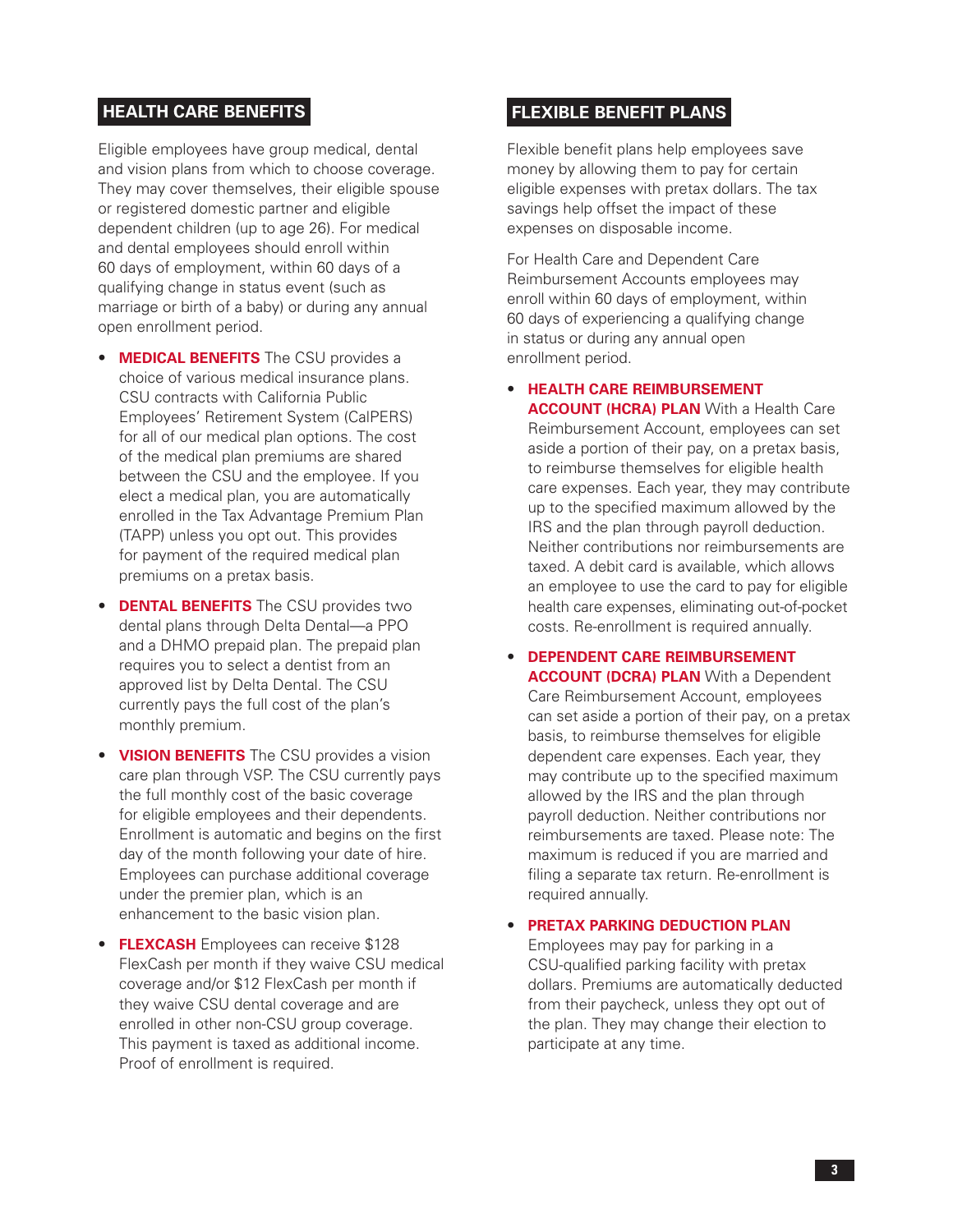

#### **PLANNING FOR YOUR RETIREMENT**

The CSU provides employees with a number of retirement benefit plans:

#### **BASIC RETIREMENT PLANS**

- **CALPERS RETIREMENT PLAN** CalPERS is a defined benefit plan, which provides a retirement benefit based on the employee's applicable retirement formula, age at retirement, years of service credit and compensation. Full-time employees (or part-time employees working at least halftime) are automatically enrolled in the CalPERS Retirement Plan. To be eligible, a full-time employee must be appointed for at least six months and one day, or a part-time employee must be appointed for one year or longer. Employees are required to contribute a percentage of their gross monthly salary per month. There is a cap on annual salary that can be used to calculate retirement benefits. The contribution is not subject to federal and state taxes. For additional information about the CalPERS defined benefit plan go to **[www.calpers.ca.gov](http://www.calpers.ca.gov) .**
- **PART-TIME, SEASONAL AND TEMPORARY (PST) RETIREMENT PLAN** Employees who are not eligible for CalPERS retirement are required to participate in the PST Plan. The PST Plan is recordkept by the Savings Plus Program administered by the California Department of Human Resources, in lieu of Social Security. Employees enrolled in this program contribute 7.5% of their gross wages on a pretax basis to a retirement account available upon separation of employment.

#### **VOLUNTARY RETIREMENT SAVINGS PLANS**

Three voluntary retirement plan options are available to employees. This allows employees to save toward retirement by contributing to tax-deferred investments and supplement their CalPERS Retirement Plan benefits.

These plans help employees save money on taxes now and invest in their futures at the same time. Contributions are automatically deducted from employees' paychecks. Employees are able to change investment options, beneficiary designations and contribution elections online at any time.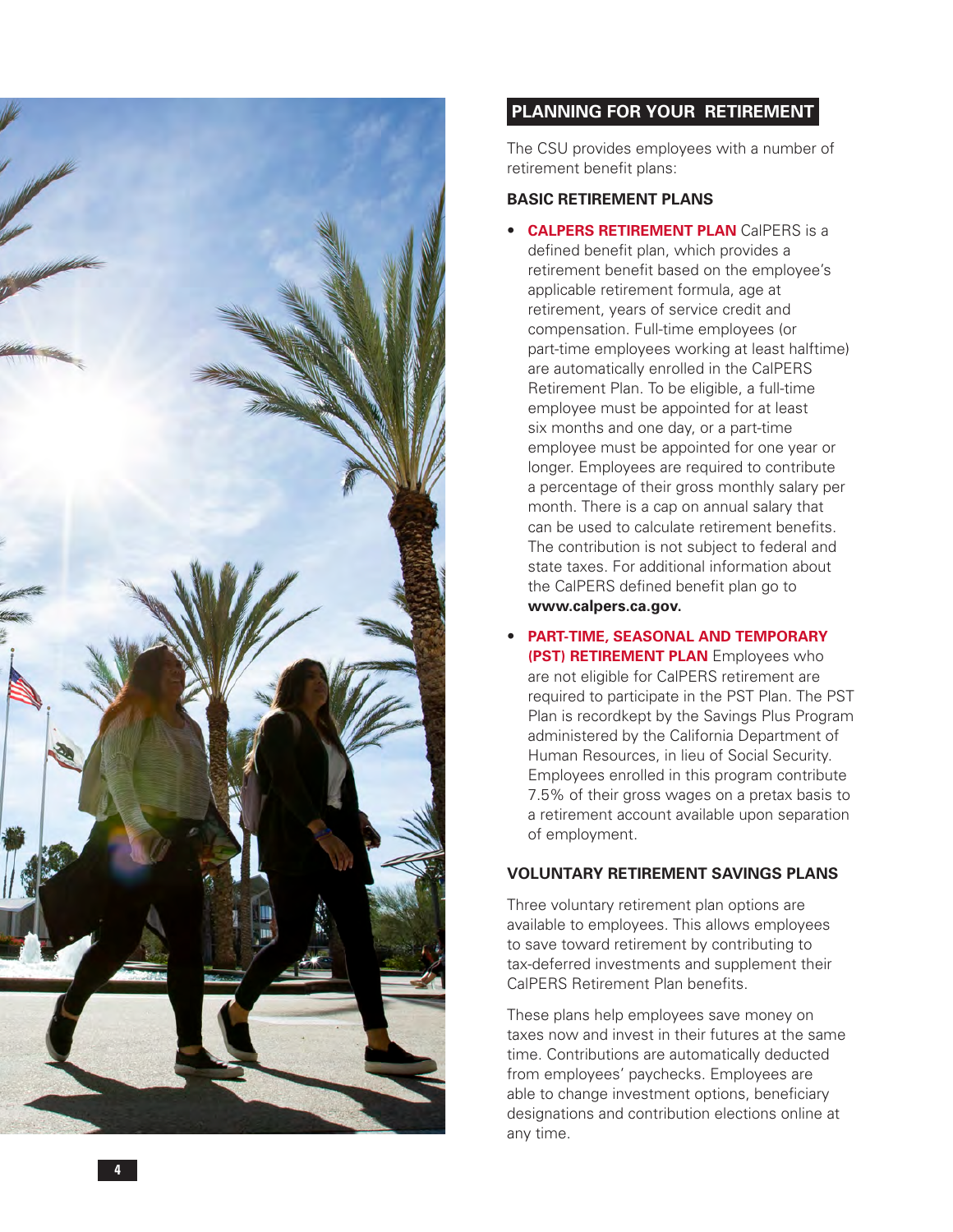Employees may participate in any or all of the plans. Each plan is governed by a different section of the IRS code, resulting in different rules and provisions and subject to certain contribution maximums. The three voluntary retirement plan options are:

- **THE CSU 403(B) SUPPLEMENTAL RETIREMENT PLAN (SRP)** Employees can contribute a portion of their compensation to a pretax or after-tax (ROTH) account. To establish an account or manage monthly contributions, visit **[netbenefits.com/calstate.](http://netbenefits.com/calstate)**
- **THE STATE OF CALIFORNIA (CALHR) SAVINGS PLUS 457 DEFERRED COMPENSATION PLAN** Monthly contributions can be managed at **[savingsplusnow.com.](http://savingsplusnow.com)**
- **THE STATE OF CALIFORNIA (CALHR) SAVINGS PLUS 401(K) THRIFT PLAN** Monthly contributions can be managed at **[savingsplusnow.com](http://savingsplusnow.com).**

#### **INCOME PROTECTION BENEFITS**

The following benefits provide employees with a source of income should they become disabled and unable to perform normal duties at work. To be eligible for NDI and IDL coverage, the employee must be a CalPERS member.

• **NONINDUSTRIAL DISABILITY INSURANCE (NDI)** NDI provides minimal coverage if an employee is unable to work because of a nonwork-related injury or illness. This CSU-paid program is effective at time of appointment and provides a weekly benefit for up to 26 weeks of disability.

#### • **INDUSTRIAL DISABILITY LEAVE (IDL)**

IDL provides disability benefits if an employee is unable to work because of a work-related injury or illness. IDL is fully paid by the CSU and provides full pay for the first 22 days of disability and two-thirds pay for the next 11 months of disability.

• **WORKERS' COMPENSATION** If an employee suffers a work-related injury or illness, Workers' Compensation Temporary Disability payments may be selected in lieu of IDL payments and when IDL payments run out.

• **LONG-TERM DISABILITY (LTD)** This benefit varies by employee group. Please see the chart for further information on page 9.

#### **LEAVE PROGRAMS**

The CSU provides employees with a variety of paid and unpaid leave programs.

#### **PAID LEAVE**

- **HOLIDAYS** The CSU offers employees 14 paid holidays each year; 13 scheduled on specific days and a personal holiday that may be taken any time during the year.
- **VACATION** This benefit varies by employee group. Please see the chart for further information on page 10.
- **SICK LEAVE** Employees accrue eight hours of sick leave each month with no maximum accrual. Part-time employees accrue sick leave on a prorated basis. Unused sick leave may be converted into additional service credit at the time of retirement as defined in CalPERS regulations.
- **BEREAVEMENT LEAVE** If an employee experiences the death of an immediate family member or a significantly close relative, the CSU provides up to five days of bereavement leave with pay. This benefit varies by employee group. Employees can reach out to their benefits office for further information.
- **CATASTROPHIC LEAVE** The CSU Catastrophic Leave Program allows employees who have exhausted their leave credits and must miss work because of a prolonged illness or injury (including that of an eligible family member) to request catastrophic leave. This may also be due to the effect of a natural disaster/state of emergency on the employee's principal residence. For eligibility information, employees can contact their benefits office.
- **PARENTAL LEAVE** An employee is eligible for up to 30 workdays of paid parental leave starting within 60 days of the arrival of a new child. This may vary for select employee groups. Employees can reach out to their benefits office for further information.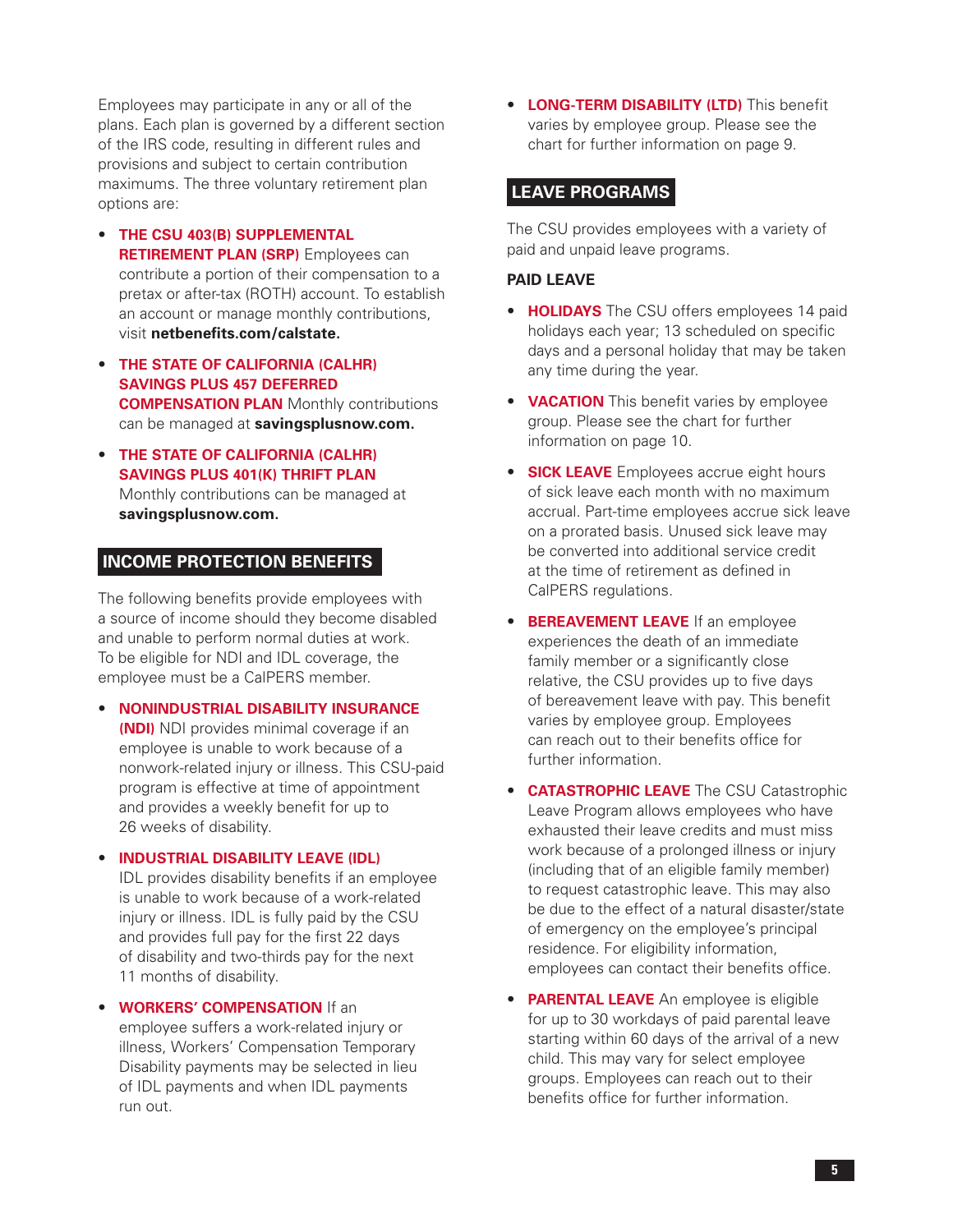- **ORGAN DONOR LEAVE PROGRAM** After exhausting all available sick leave, employees are eligible for up to 30 continuous calendar days of paid leave if they donate an organ, and up to five days of paid leave if they donate bone marrow.
- **JURY DUTY** The CSU will continue an employee's salary while they are on jury duty, regardless of length of jury service. For employees to receive their salary for days served in a state court, employees must submit Proof of Service, which will be provided to them as a state of California employee. Employees who serve as a juror in a federal court must make their jury duty stipend payable to the CSU. Employees are entitled to keep any reimbursed travel expenses (e.g., mileage) associated with jury duty service.

#### **UNPAID LEAVE**

- **CSU FAMILY MEDICAL LEAVE (FML)** Under the CSU FML Policy, an employee may take up to 12 weeks of unpaid leave to care for a new child, or care for a seriously ill spouse, registered domestic partner, child or parent, or if the employee suffers a serious health condition or non-work related injury. Sick leave and vacation days, as approved, must be used first before going on unpaid leave.
- **LEAVES OF ABSENCE** Additional leave programs are available. Employees can contact their benefits office for further information.

#### **SURVIVOR PROTECTION BENEFITS**

If an employee dies while employed by the CSU, their surviving beneficiary(ies) will receive benefits from a number of CSU-sponsored plans and from any voluntary plans the employee is enrolled in. To be eligible for life insurance and accidental death and dismemberment, an employee must be eligible for health care benefits. To be eligible for CalPERS death benefits, an employee must be a CalPERS member.

• **LIFE INSURANCE BENEFITS** This benefit is paid by the CSU and varies by employee group. Please see the chart for further information on page 11.

• **VOLUNTARY LIFE INSURANCE** Employees may be eligible to purchase up to \$1.5 million of additional life insurance for themselves. They may also purchase life insurance coverage of up to \$750,000 for their spouse/ registered domestic partner and/or up to \$20,000 for their eligible dependent children. The CSU offers coverage at reduced group rates. Employees pay the full cost on an after-tax basis. New employees are eligible to receive guaranteed issue coverage up to \$150,000 for themselves, up to \$50,000 for their spouse/registered domestic partner and up to \$20,000 for their eligible dependent children–no health questions asked. For guaranteed issue, coverage must be elected within 60 days of employment. Coverage elected outside of this time period, or above the guaranteed issue amount, will be subject to Evidence of Insurability. Current employees may enroll or increase coverage at any time but must provide Evidence of Insurability. Coverage begins on the first day of the month after the application is approved.

#### • **VOLUNTARY ACCIDENTAL DEATH AND DISMEMBERMENT (AD&D) INSURANCE**

Employees may be eligible to purchase Group AD&D Insurance coverage for up to \$1 million for themselves, in the event of death or dismemberment, as a result of a covered accident. Coverage is also available for a spouse/registered domestic partner and/or eligible dependent children. Employees can enroll in this plan at any time—no health questions required.

#### • **CALPERS PRERETIREMENT DEATH BENEFITS**

If an employee should die before retirement, CalPERS may pay the designated beneficiary a \$5,000 tax-free death benefit. Depending on the employee's length of service, the beneficiary may receive additional benefits. CalPERS may also pay the employee's beneficiary a lump-sum payment equivalent to six months of salary.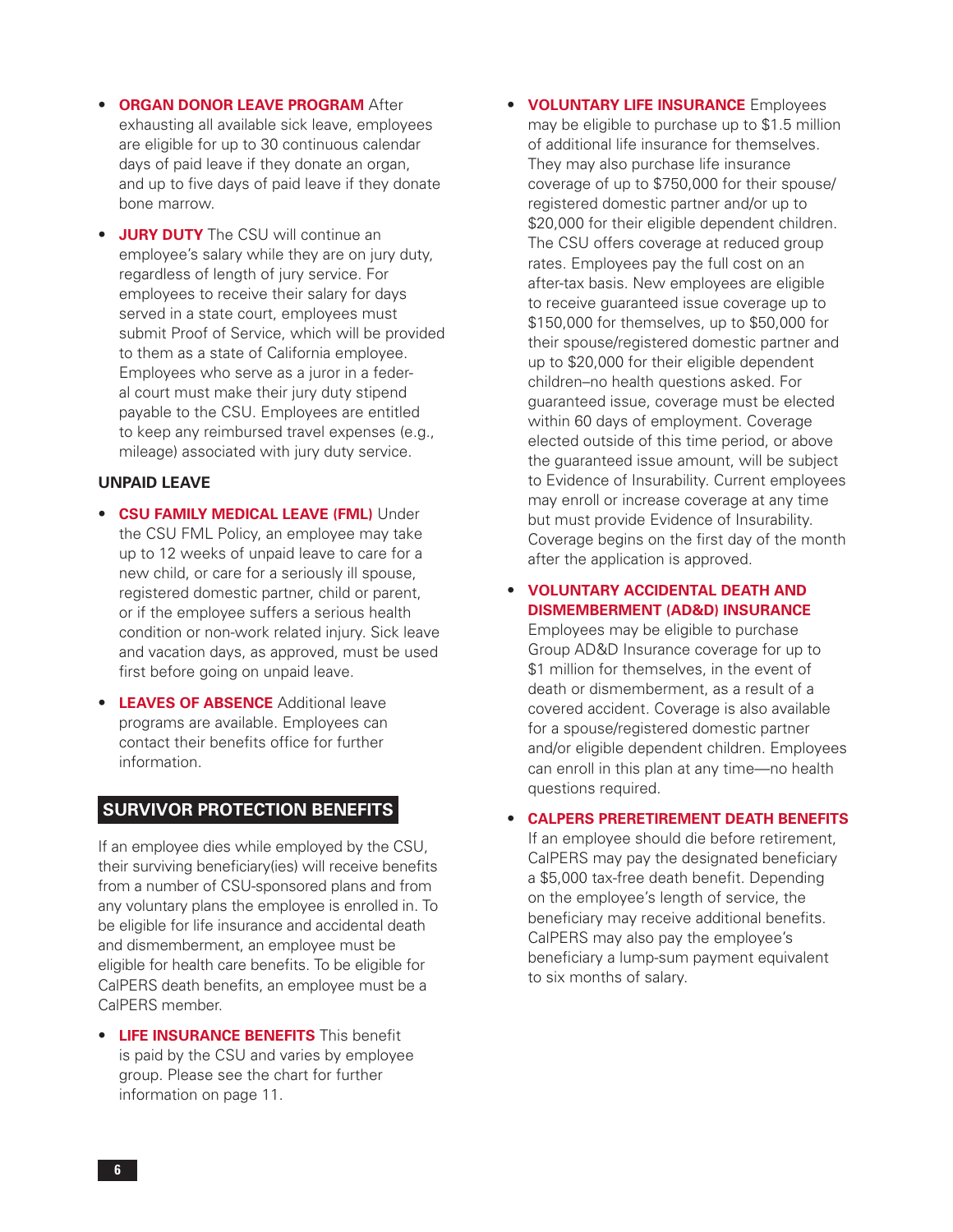#### **ADDITIONAL CSU BENEFITS**

- **FEE WAIVER PROGRAM** This benefit, waives specific fees for up to two courses, or six units, whichever is greater, per term. The employee may transfer the fee waiver benefit to a spouse, registered domestic partner or eligible dependent child. Eligibility varies and is based on your employee group. Employees can contact their benefits office for details.
- **CRITICAL ILLNESS INSURANCE** Group Critical Illness insurance provides a lump-sum payment to cover out-of-pocket medical expenses and costs associated with life changes, following the diagnosis of a covered critical illness (enrollment in a health insurance plan is required). Coverage is available for employees and their spouse or registered domestic partner and children at an additional cost to the employee. Newly appointed employees may enroll in the plan within 60 days of employment or during open enrollment.
- **ACCIDENT INSURANCE** This insurance can help employees recover and provide financial support from an unexpected accident at an additional cost. It can assist with out-of-pocket expenses such as deductibles, copays, transportation to medical centers and more. Newly appointed employees may enroll in the plan within 60 days of employment or during open enrollment.

#### • **HOME AND AUTOMOBILE INSURANCE**  Employee-paid home and automobile insurance coverage is available and can be paid for through payroll deductions. Employees can enroll in this benefit at any time.

• **LEGAL PLAN** The CSU offers a group legal plan to employees at an additional cost. It provides representation for many personal legal services for employees and their eligible dependents. Covered legal services performed by network attorneys are fully paid for by the plan. Newly appointed employees may enroll in the plan within 60 days of employment or during open enrollment.

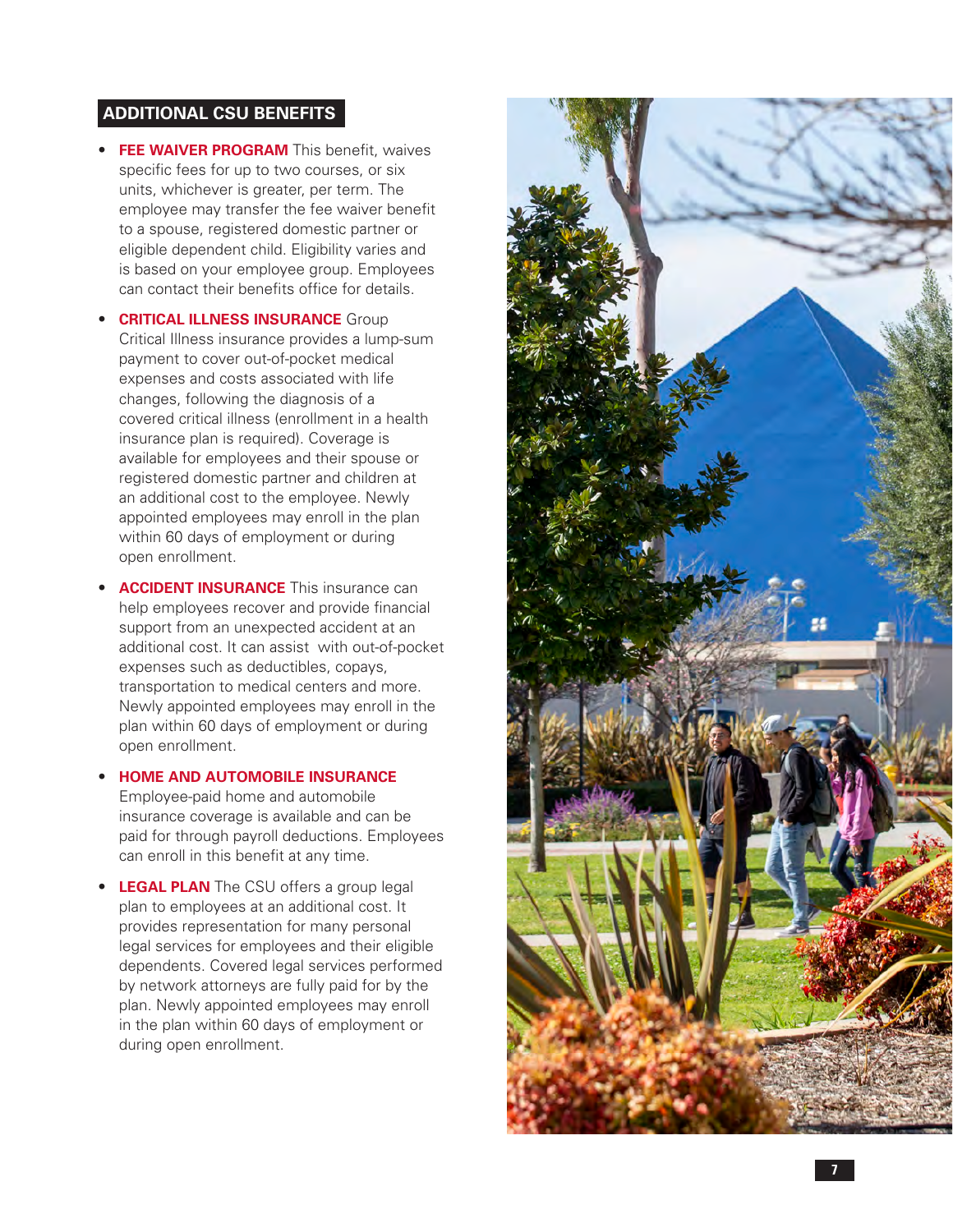**• PET INSURANCE** Employees have the option to purchase insurance for pets that can be used at any vet anywhere, including specialists and emergency providers. There are various benefit options available to cover pet accidents, illness and preventive care as well as wellness services. Employees can enroll in this benefit at any time.

#### • **MEDEX TRAVEL ASSIST PROGRAM**

This no-cost program provides employees with information, referral, assistance, transportation and evacuation services to help with emergencies that may arise during travel, whether business or personal related. This benefit is available to all employees enrolled in the CSU-paid life insurance.

- **LIFE SERVICES TOOLKIT** Eligible employees have access to the Life Services Toolkit that includes digital identity archive, online estate planning, funeral planning and concierge services. This benefit is available to all employees enrolled in the CSU-paid life insurance.
- **CREDIT UNION** There are a number of credit unions available that provide payroll savings programs as well as standard credit union services.

#### • **EMPATHIA LIFE MATTERS EMPLOYEE ASSISTANCE PROGRAM (EAP)**

**(Available at all campuses)** Programs provide free, confidential counseling and referral services to eligible employees and members of their household—including dependents living awayfrom home—24-hour access to confidential services that support emotional well-being, safety and productivity in the workplace. To access benefits please call (800) 367-7474, or visit Life Matters online at **[www.mylifematters](http://www.mylifematters.com)**.**com.** Contact your campus benefits office for your campusassigned password.

#### **WHEN YOU RETIRE FROM THE CSU**

Employees who retire from the CSU and meet the criteria listed below will be eligible to enroll in CalPERS retiree medical benefits, CSU retiree dental benefits and CSU voluntary retiree vision benefits if:

- The eligibility criteria for retirement is met; and
- The individual is deemed eligible for medical, dental and vision benefits while an active employee; and
- Retirement occurs within 120 days of separation.

Employees hired by the CSU and who become members of CalPERS on or after the dates below, must have 10 years of service credit with CalPERS to be eligible to enroll in CalPERS retiree medical benefits and CSU retiree dental benefits.

- $\bullet$  July 1, 2017 Faculty (Unit 3)
- July 1, 2018 Nonrepresented and all other groups (except Unit 8)
- July 1, 2019 Teaching Associates only (Unit 11)

#### **GENERAL INFORMATION**

• **PAYROLL PROCESS** CSU employees are paid on a monthly basis, on or near the first of the month, with warrants from the California State Controller's Office. Direct deposit of salary through electronic transfer to a bank or credit union is available.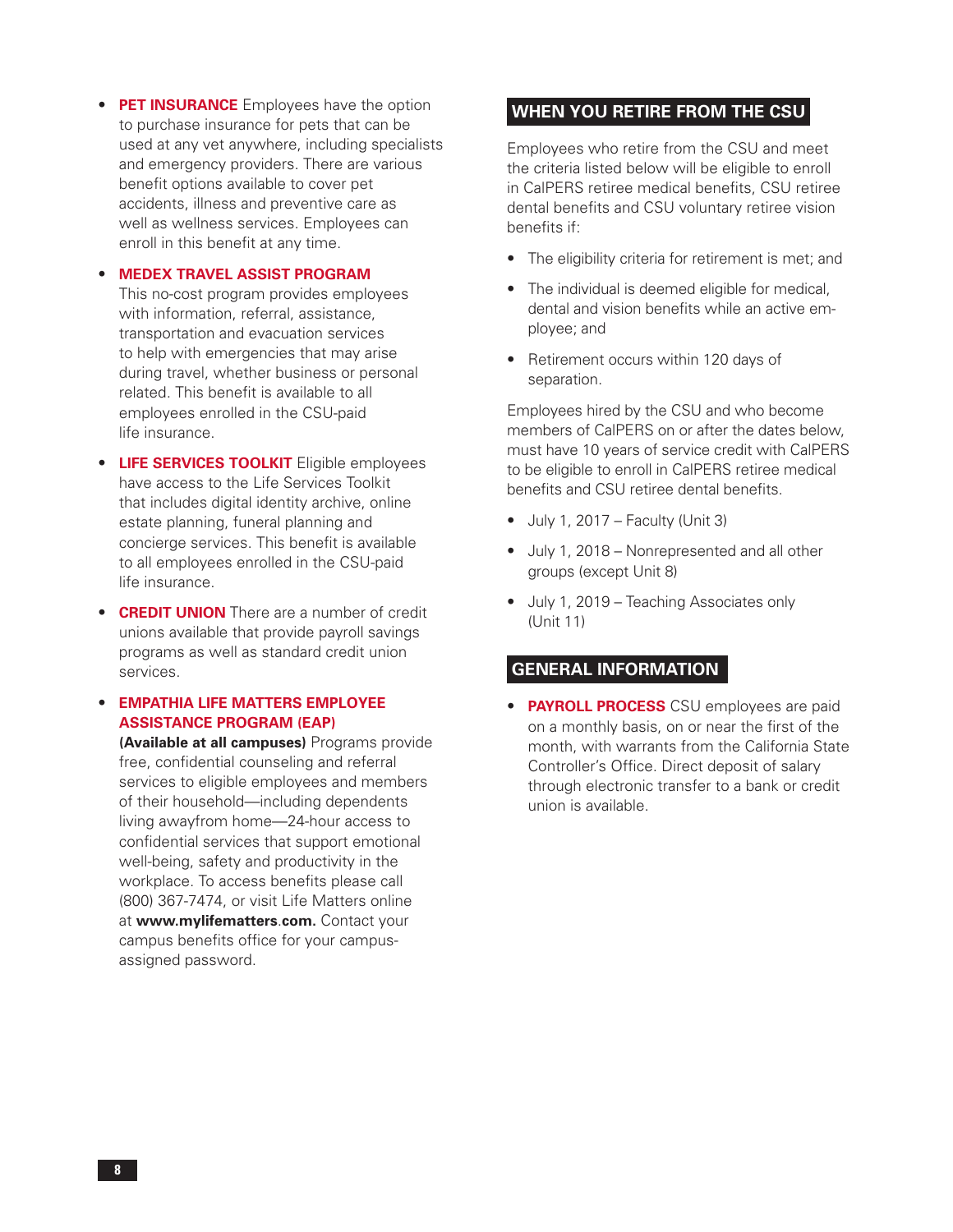## **LONG-TERM DISABILITY**

| <b>Unit 1-Physicians</b><br><b>Unit 3-Faculty</b><br><b>Unit 4-Academic Support</b><br><b>Confidential (C99)</b>                                                                                                                                                         | LTD is an income-protection program that provides benefits after 180 days of continuous<br>disability. LTD is provided to supplement IDL, Social Security disability, retirement<br>system payments or any other group disability plan payments. If disability criteria are<br>met, the employee will receive 66 2/3 percent of pay, up to a maximum of \$10,000 per<br>month, until age 65 or Social Security normal retirement age. |
|--------------------------------------------------------------------------------------------------------------------------------------------------------------------------------------------------------------------------------------------------------------------------|---------------------------------------------------------------------------------------------------------------------------------------------------------------------------------------------------------------------------------------------------------------------------------------------------------------------------------------------------------------------------------------------------------------------------------------|
| <b>Unit 2-Health Care</b><br><b>Unit 5-Operations</b><br><b>Unit 6-Skilled Crafts</b><br><b>Unit 7-Clerical/Administrative</b><br><b>Unit 8-Public Safety</b><br><b>Unit 9-Technical</b><br><b>Unit 10-CMA Operating Engineers</b><br><b>Unit 11-Teaching Associates</b> | An employee can purchase Voluntary LTD insurance, which pays a monthly benefit in<br>the event the employee cannot work for an extended period of time because of a<br>covered illness or injury. Employees may choose a 30- or 90-day waiting period and a<br>monthly benefit amount from \$500 up to a maximum of \$7,500 (not to exceed 60% of<br>predisability earnings).                                                         |
| <b>Unit 13-English Language Program</b><br><b>Instructors (Cal State LA only)</b>                                                                                                                                                                                        | N/A                                                                                                                                                                                                                                                                                                                                                                                                                                   |
| <b>Management Personnel Plan (M80)</b>                                                                                                                                                                                                                                   | LTD is an income-protection program that provides benefits after 180 days of continuous<br>disability. LTD is provided to supplement IDL, Social Security disability, retirement<br>system payment or any other group disability plan payments. If disability criteria are<br>met, the employee will receive 66 2/3 percent of pay, up to a maximum of \$18,000 per<br>month, until age 65 or Social Security normal retirement age.  |

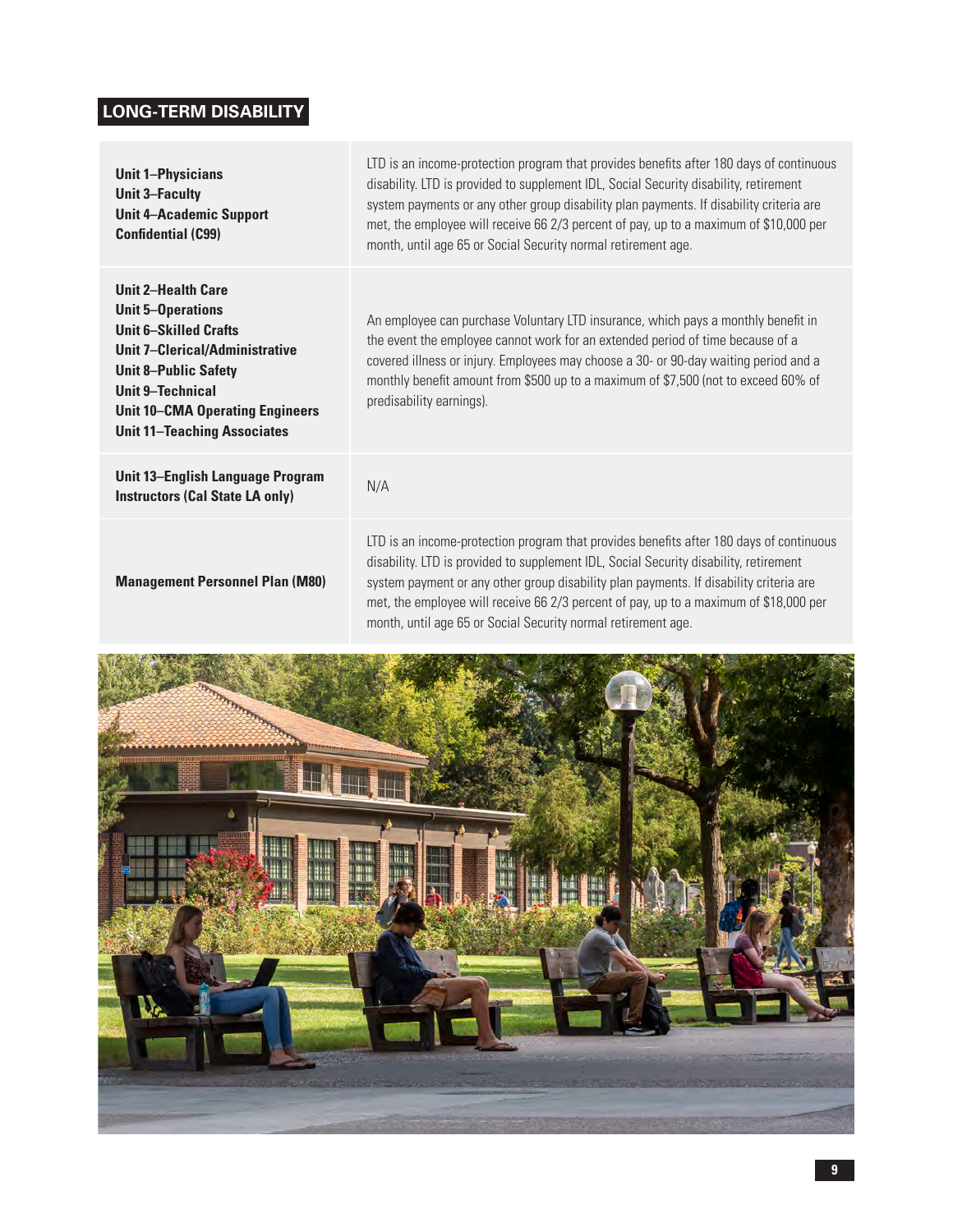## **VACATION**

| <b>Unit 1-Physicians</b><br><b>Unit 6-Skilled Crafts</b><br><b>Unit 8-Public Safety</b><br><b>Unit 10-CMA Operating Engineers</b> | Depending upon years of service, an employee earns vacation hours per month as<br>follows: 6 2/3 hours up to three years; 10 hours up to six years; 11 1/3 hours up to<br>10 years; 12 2/3 hours up to 15 years; 14 hours up to 20 years; 15 1/3 hours up to<br>25 years; and two days per month thereafter. If an employee has 10 or fewer years of<br>service with the CSU, they can accrue up to a maximum of 272 hours (34 days); if an<br>employee has more than 10 years of service, the maximum is 384 hours (48 days).<br>Part-time employees accrue vacation on a prorated basis.                                                  |
|-----------------------------------------------------------------------------------------------------------------------------------|---------------------------------------------------------------------------------------------------------------------------------------------------------------------------------------------------------------------------------------------------------------------------------------------------------------------------------------------------------------------------------------------------------------------------------------------------------------------------------------------------------------------------------------------------------------------------------------------------------------------------------------------|
| <b>Unit 2-Health Care</b><br><b>Unit 5-Operations</b><br><b>Unit 7-Clerical/Administrative</b><br><b>Unit 9-Technical</b>         | Depending upon years of service, an employee earns vacation hours per month as<br>follows: 6 2/3 hours up to three years; 10 hours up to six years; 11 1/3 hours up to<br>10 years; 12 2/3 hours up to 15 years; 14 hours up to 20 years; 15 1/3 hours up to<br>25 years; and two days per month thereafter. If an employee has 10 or fewer years of<br>service with the CSU, they can accrue up to a maximum of 320 hours (40 days); if an<br>employee has more than 10 years of service, the maximum is 440 hours (55 days).<br>Part-time employees accrue vacation on a prorated basis. Academic-year employees<br>do not earn vacation. |
| <b>Unit 3-Faculty</b>                                                                                                             | Academic year employees do not earn vacation. If you are in a ten (10) or twelve (12)<br>month position, you are eligible to earn two vacation days (16 hours) per qualifying<br>month. Employees with less than 10 years of service with the CSU can accrue up to a<br>maximum of 320 hours (40 days); employees with more than 10 years, the maximum is<br>440 hours (55 days). Part-time employees accrue vacation on a prorated basis.                                                                                                                                                                                                  |
| <b>Unit 4-Academic Support</b>                                                                                                    | While in a 10-month, 11-month or 12-month position, employees earn vacation hours<br>per month as follows: 6 2/3 hours up to three years; 10 hours up to six years; 11 1/3<br>hours up to 10 years; 12 2/3 hours up to 15 years; 14 hours up to 20 years; 15 1/3 hours<br>up to 25 years; and two days per month thereafter. If an employee has 10 or fewer<br>years of service with the CSU, they can accrue up to a maximum of 320 hours<br>(40 days); if an employee has more than 10 years, the maximum is 440 hours (55 days).<br>Academic-year employees do not earn vacation.                                                        |
| <b>Unit 11-Teaching Associates</b>                                                                                                | Employees in a 12-month position earn two vacation days (16 hours) per qualifying<br>monthly pay period. Vacation may be accrued up to a maximum of 80 hours (10 days).<br>Part-time employees accrue vacation on a prorated basis. Academic-year employees<br>do not earn vacation.                                                                                                                                                                                                                                                                                                                                                        |
| <b>Unit 13-English Language Program</b><br><b>Instructors (Cal State LA Only)</b>                                                 | N/A                                                                                                                                                                                                                                                                                                                                                                                                                                                                                                                                                                                                                                         |
| <b>Management Personnel Plan (M80)</b><br><b>Confidential (C99)</b>                                                               | Employees earn two vacation days (16 hours) per month. Employees with less than<br>10 years of service with the CSU can accrue up to a maximum of 384 hours (48 days);<br>employees with more than 10 years, the maximum is 440 hours (55 days). Part-time<br>employees accrue vacation on a prorated basis.                                                                                                                                                                                                                                                                                                                                |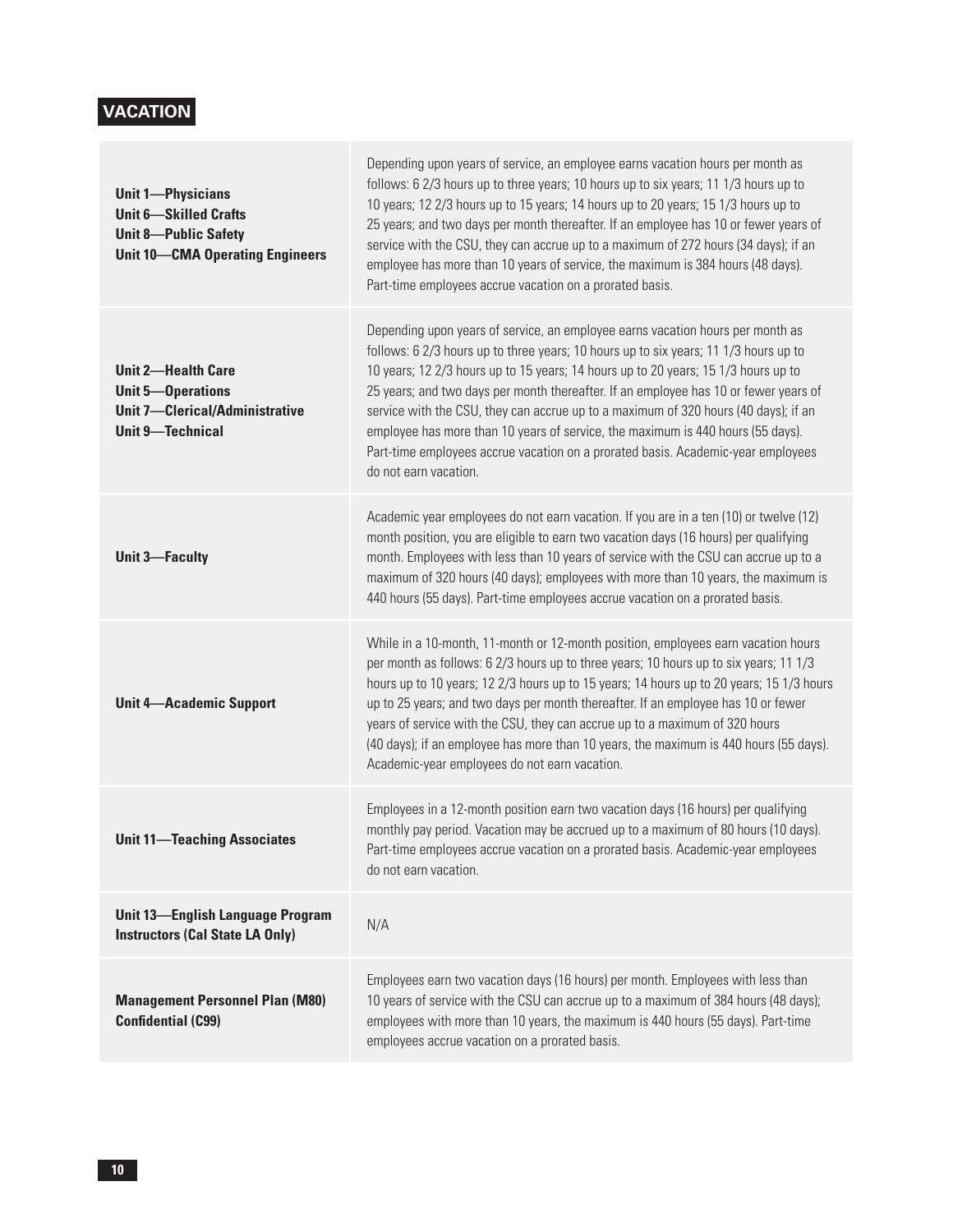## **LIFE INSURANCE**

| <b>Unit 1-Physicians</b>                                                                                                                                            | The CSU provides employees with \$25,000 in life insurance coverage and an additional<br>\$25,000 in accidental death and dismemberment coverage, effective the first day of the<br>month following date of hire.                                                                                                                                                                    |
|---------------------------------------------------------------------------------------------------------------------------------------------------------------------|--------------------------------------------------------------------------------------------------------------------------------------------------------------------------------------------------------------------------------------------------------------------------------------------------------------------------------------------------------------------------------------|
| <b>Unit 2-Health Care</b><br><b>Unit 5-Operations</b><br><b>Unit 7-Clerical/Administrative</b><br><b>Unit 9-Technical</b><br><b>Unit 10-CMA Operating Engineers</b> | The CSU provides employees with \$10,000 in life insurance coverage and an additional<br>\$10,000 in Accidental Death and Dismemberment coverage, effective the first day of<br>the month following date of hire.                                                                                                                                                                    |
| <b>Unit 3-Faculty</b><br><b>Unit 8-Public Safety</b><br><b>Confidential (C99)</b>                                                                                   | The CSU provides employees with \$50,000 in life insurance coverage and an additional<br>\$50,000 in accidental death and dismemberment coverage, effective the first day of the<br>month following date of hire.                                                                                                                                                                    |
| <b>Unit 4-Academic Support</b>                                                                                                                                      | The CSU provides employees with \$25,000 in life insurance coverage and an additional<br>\$25,000 in accidental death and dismemberment coverage, effective the first day of<br>the month following date of hire. Employer-paid life insurance in excess of \$50,000<br>results in imputed income to the employee; therefore, the option to waive excess<br>coverage is provided.    |
| <b>Unit 6-Skilled Crafts</b>                                                                                                                                        | N/A                                                                                                                                                                                                                                                                                                                                                                                  |
| <b>Unit 11-Teaching Associates</b>                                                                                                                                  | The CSU provides employees with \$50,000 in life insurance coverage, effective the first<br>day of the month following date of hire.                                                                                                                                                                                                                                                 |
| <b>Unit 13-English Language Program</b><br><b>Instructors (Cal State LA Only)</b>                                                                                   | The CSU provides employees with \$10,000 in life insurance coverage and an additional<br>\$10,000 in accidental death and dismemberment coverage, effective the first day of the<br>month following date of hire. Applicable to core instructors only.                                                                                                                               |
| <b>Management Personnel Plan (M80)</b>                                                                                                                              | The CSU provides employees with \$100,000 in life insurance coverage, and an<br>additional \$100,000 in accidental death and dismemberment coverage, effective the<br>first day of the month following date of hire. Employer-paid life insurance in excess<br>of \$50,000 results in imputed income to the employee; therefore, the option to waive<br>excess coverage is provided. |